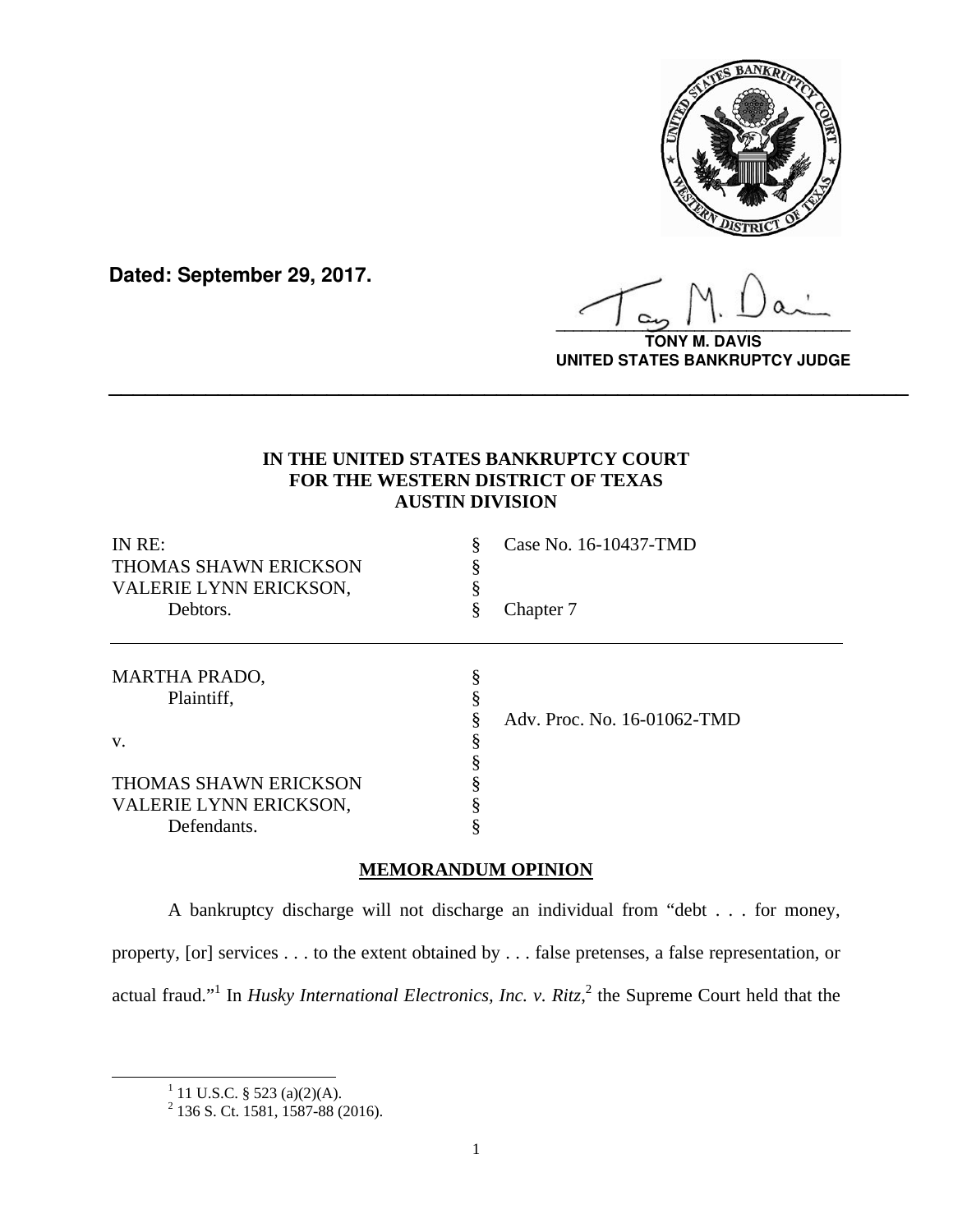term "actual fraud" could include fraudulent transfer schemes. But what if the fraudulent transfer scheme has no connection to the debt?

#### **I. FACTS**

Martha Prado, the plaintiff, owned a company called Optimum along with her exhusband, James Prado.<sup>3</sup> In 2007, Optimum sold its assets to T&V Optimum ("T&V"), a company formed by Mr. and Mrs. Erickson (Thomas and Valerie), the debtors and defendants in this case.<sup>4</sup> The consideration included a promissory note, payable by T&V and guaranteed by the Ericksons.<sup>5</sup>

As part of her divorce from Mr. Prado, Ms. Prado received the T&V note.<sup>6</sup> In 2011, Ms. Prado sued T&V and the Ericksons.<sup>7</sup> Three years later, a mediation settlement agreement was signed.<sup>8</sup> Under this agreement, the debt was reduced to \$475,000 and the Ericksons agreed to sign a new note and grant a lien on their vacation home.<sup>9</sup> But the note and mortgage were never signed, and Ms. Prado sought and obtained a \$475,000 judgment against T&V and the Ericksons.<sup>10</sup> T&V then filed for bankruptcy under chapter 11 and completed a reorganization in 2015.<sup>11</sup> In April of 2016, the Ericksons filed for bankruptcy under chapter  $7<sup>12</sup>$ 

Ms. Prado then filed this adversary proceeding seeking to except her claim against the Ericksons from their discharge and to prevent the Ericksons from receiving a discharge of their

 $\frac{3}{3}$  $3$  Compl. 1, ECF No. 1.

 $^{4}$  *Id.* <sup>5</sup> *Id.*

<sup>6</sup> Compl. 2, ECF No. 1. <sup>7</sup> *Id.*; Mot. Summ. J. 5, ECF No. 22.

<sup>&</sup>lt;sup>8</sup> Mot. Summ. J. Ex. 2, at 4, ECF No. 22-2.

<sup>9</sup> *Id.*

<sup>10</sup> Compl. 2, ECF No. 1; Mot. Summ. J. 6, ECF No. 22.

<sup>&</sup>lt;sup>11</sup> Order Confirming First Amended Chapter 11 Plan, *In re T&V Optimum, LLC*, No. 14-52889 (Bankr. W.D. Tex. June 3, 2015), ECF No. 143. <sup>12</sup> *In re Erickson*, No. 16-10437 (Bankr. W.D. Tex. filed Apr. 14, 2016).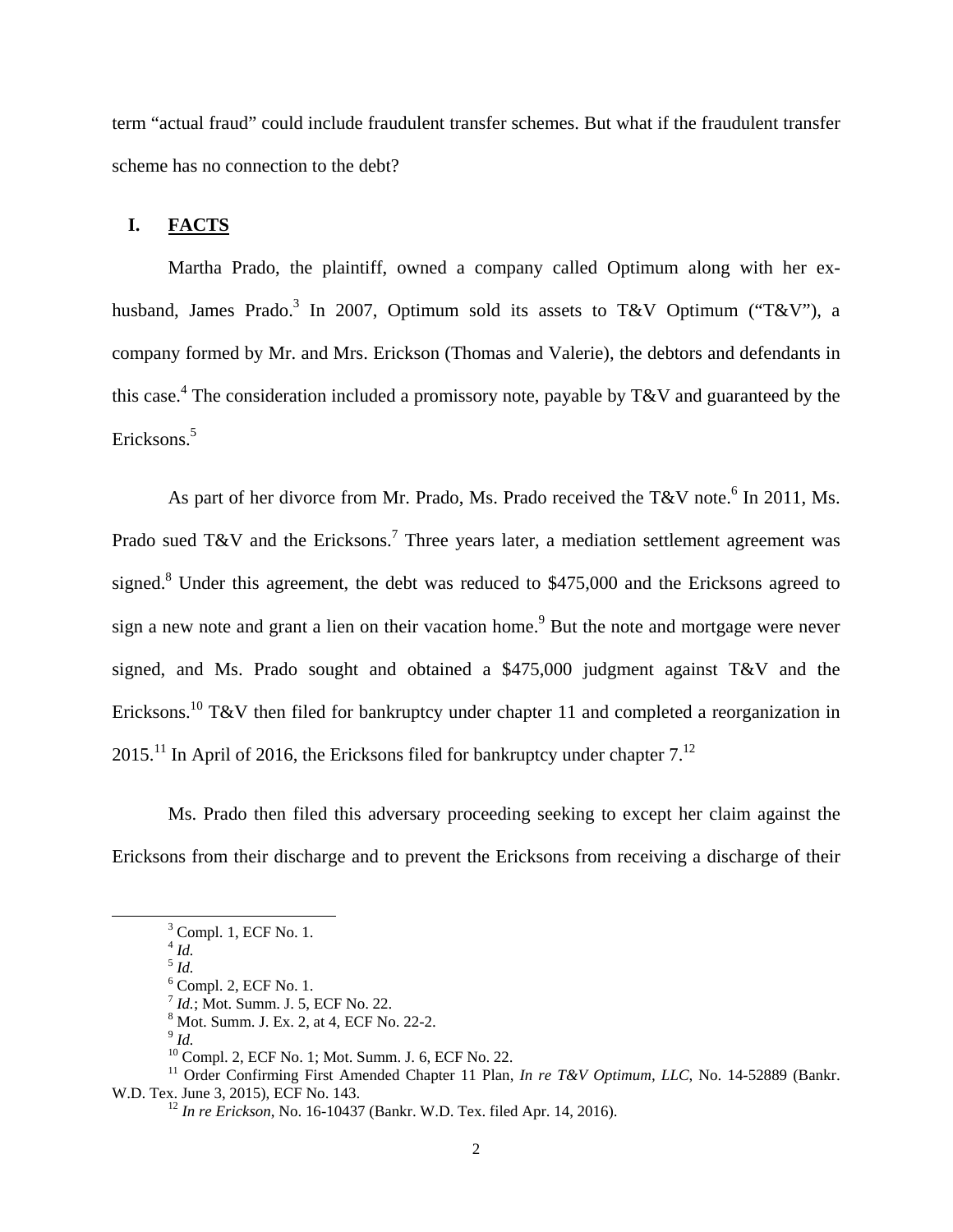other debts.13 The Ericksons moved for a summary judgment against several of Ms. Prado's arguments.14 In the argument relevant to this opinion, Ms. Prado contends that her claim should be excepted from the discharge on the basis of certain allegedly fraudulent transfers.<sup>15</sup> The Ericksons move for summary judgment on that cause of action because Ms. Prado obtained her claim through the guarantee and there is no connection between the guarantee and the transfers.<sup>16</sup>

#### **II. ANALYSIS**

The parties agree that *Husky International Electronics, Inc. v. Ritz*<sup>17</sup> controls this issue but, of course, disagree on how. In *Husky*, a company named Chrysalis owed Husky \$164,000 for parts sold by Husky to Chrysalis.<sup>18</sup> While this debt was incurred, an individual named Ritz, who was a director and 30% owner of Chrysalis, drained money from Chrysalis and transferred it to other companies in which Ritz had an interest.<sup>19</sup>

Husky sued Ritz, seeking to hold him personally liable for the debt that Chrysalis owed Husky.<sup>20</sup> This lawsuit was based on a Texas statute that allows creditors to impose personal liability on individuals for corporate debts where the individual has engaged in actual or constructive fraud.<sup>21</sup> The Fifth Circuit held that Ritz did not commit "actual fraud," within the meaning of section 523(a)(2)(A), when he took Chrysalis's money because a false representation

<sup>&</sup>lt;sup>13</sup> Compl. 4-7, ECF No. 1.

<sup>&</sup>lt;sup>14</sup> *Id.*; Mot. Summ. J. 7-9, ECF No. 22, seeking judgment against the arguments in paragraphs 24–27 and 29–32 of the complaint. In her response, Prado conceded that the Motion for Summary Judgment should be granted regarding the arguments in paragraphs 24 and 26 and paragraphs 29 through 32 of the complaint, but contends that there are genuine issues of material fact contained in paragraphs 25 and 27. Resp. to Mot. Summ. J. 1, ECF No. 28. The motion for summary judgment as to the argument in paragraph 25 was denied by Oral Ruling made on the date of this opinion. Thus, this Memorandum Opinion will only address the allegations in paragraph 27 of the complaint. 15 Compl. 4, ECF No. 1.

 $16$  Reply to Resp. to Mot. Summ. J. 4, ECF No. 29.

 $17$  136 S. Ct. 1581 (2016).

 $^{18}$  *Id.* at 1585.<br> $^{19}$  *Id.* 

<sup>19</sup> *Id.* <sup>20</sup> *Id.* <sup>21</sup> *Id.* (citing Tex. Bus. Orgs. Code Ann. § 21.223(b) (West 2012)).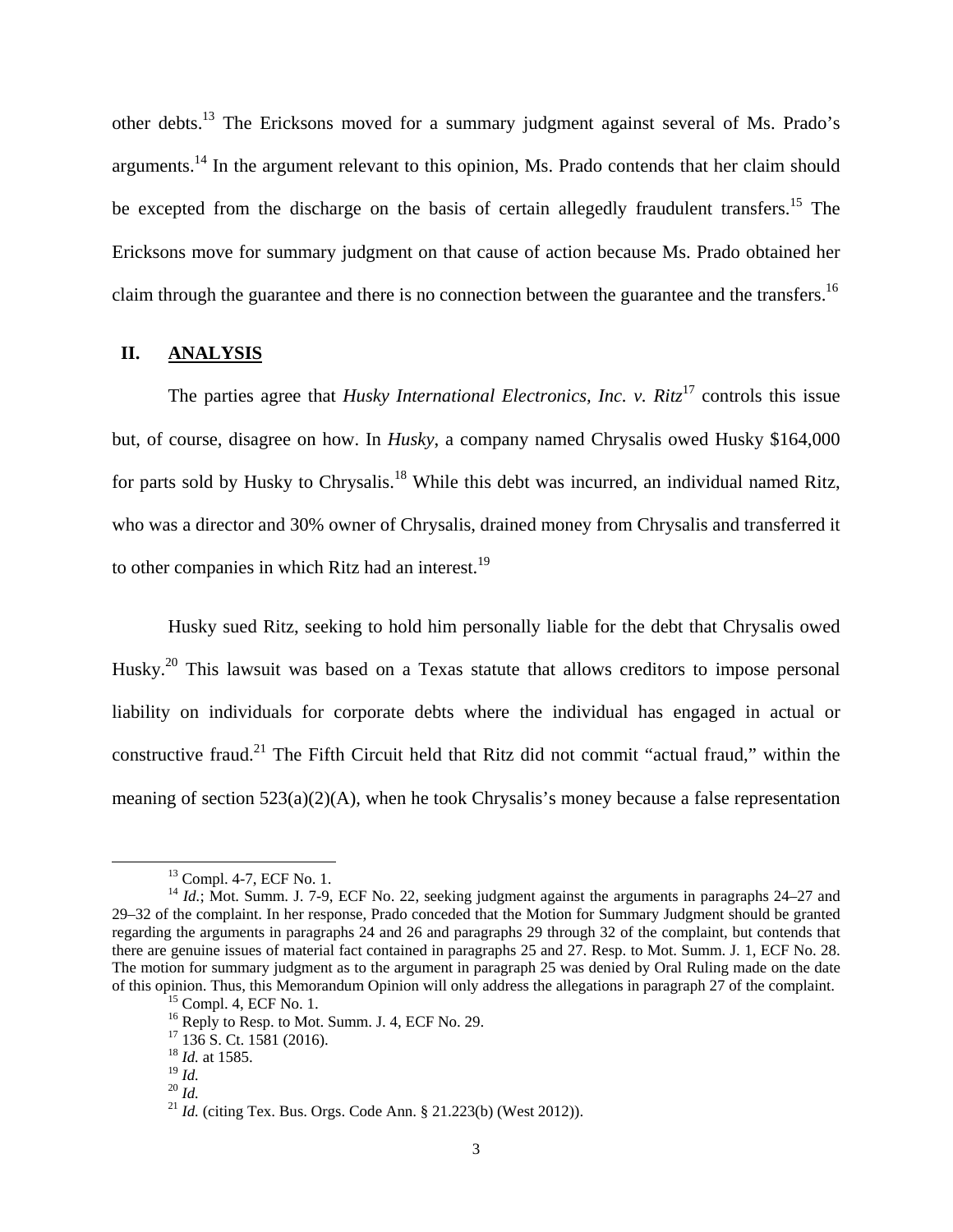is required for a debt to be deemed nondischargeable under section  $523(a)(2)(A)$ .<sup>22</sup> Because this holding disposed of the claim, the Fifth Circuit did not reach the issue of whether the transfers were sufficient to trigger personal liability under the Texas statute.<sup>23</sup>

The Supreme Court reversed, holding that fraudulent transfer schemes like those engaged in by Ritz were encompassed within the term "actual fraud" under section  $523(a)(2)(A)^{24}$  In a lone dissent, Justice Thomas argued that because the statute specified that the debt could be excepted from discharge only "to the extent obtained by" actual fraud, the fraud must be present "at the inception" of the credit transaction.<sup>25</sup> Under the dissent's view, in order for the debt to Husky to be nondischargeable, the fraud had to be a part of the transaction in which Husky supplied the parts to Chrysalis.<sup>26</sup> Because the debt was incurred in the Chrysalis-Husky trade transactions that were unrelated to the transfers of Chrysalis cash to the Ritz companies, according to the dissent, the debt was not "obtained by" the fraud, as required by the statute, and so was not excepted from the discharge. $27$ 

The majority dismissed the "at the inception of" argument as imposing a reliance element that is not in the statute.<sup>28</sup> In response to the "obtained by" argument, the majority said this:

It is of course true that the transferor does not "obtai[n]" debts in a fraudulent conveyance. But the recipient of the transfer—who, with the requisite intent, also commits fraud—can "obtai[n]" assets "by" his or her participation in the fraud. See, *e.g*., *McClellan* v*. Cantrell,* 217 F.3d 890 (C.A.7 2000); see also *supra,* at 1587 – 1588. If that recipient later files for bankruptcy, any debts "traceable to" the fraudulent conveyance, see *Field,* 516 U.S., at 61, 116 S.Ct. 437; *post,* at 1591, will be nondischargable under  $\frac{29}{2}$  (2)(A).<sup>29</sup>

 <sup>22</sup> *Husky Int'l Elecs., Inc. v. Ritz*, 787 F.3d 312, 320 (5th Cir. 2015), *rev'd & remanded*, 136 S. Ct. 1581

<sup>&</sup>lt;sup>23</sup> *Id.* at 316-322.<br><sup>24</sup> *Husky*, 136 S. Ct. at 1586.<br><sup>25</sup> *Id.* at 1591.<br><sup>26</sup> *Id.* <sup>27</sup> *Id.* 

<sup>27</sup> *Id.* <sup>28</sup> *Id.* at 1589.

 $^{29}$  *Id.*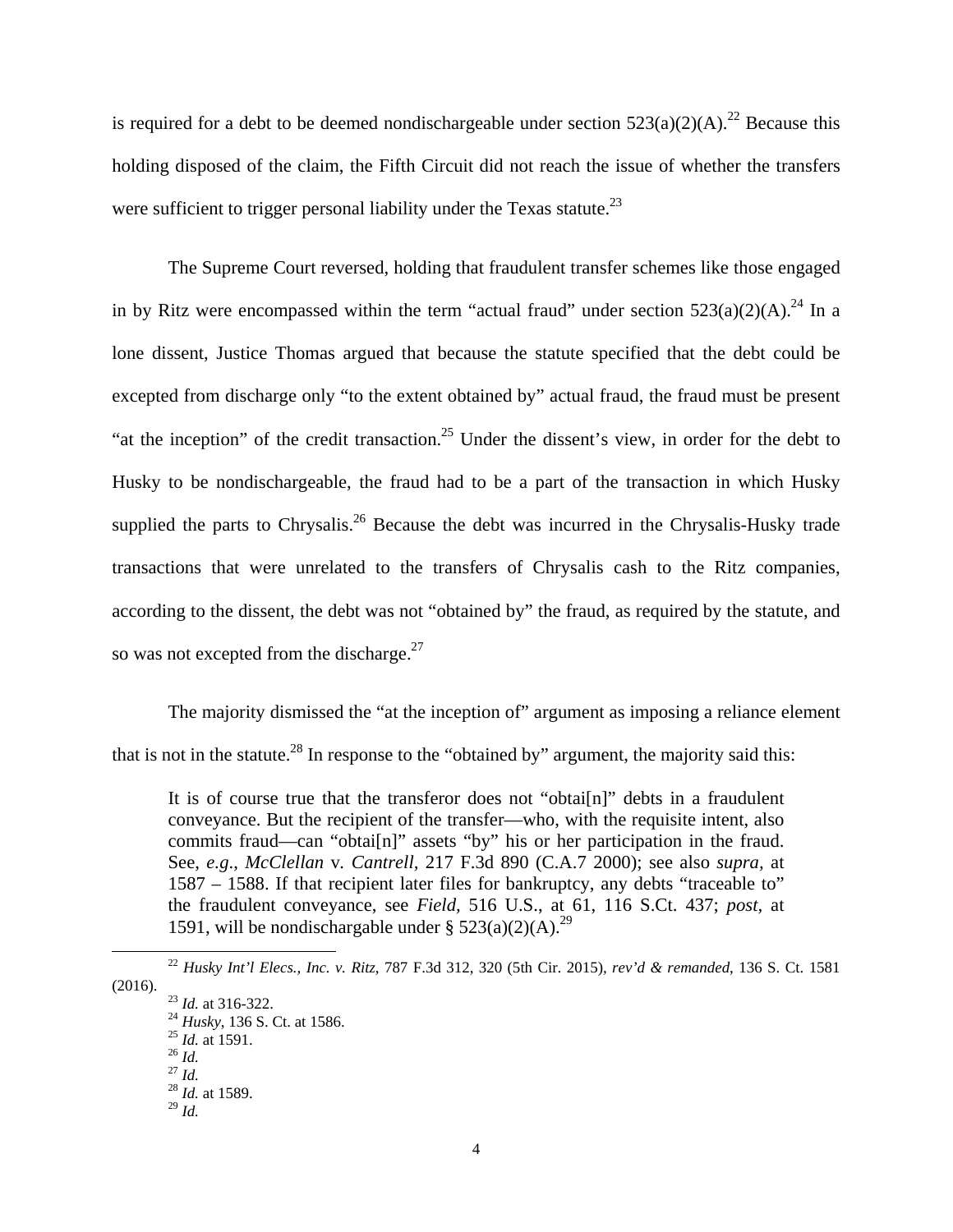Thus, under *Husky v. Ritz* the debt must be at least "traceable to" the fraudulent transfer. Under the facts of *Husky*, this test is met. While the trade debt owed by Chrysalis to Husky largely predated and was otherwise not related to the fraudulent transfers, Ritz became personally liable to Husky for the debt under Texas law by causing the transfers; and so, in that sense, the debt was "obtained by," and certainly "traceable to" the transfers. Indeed, that is exactly what the bankruptcy court found on remand.<sup>30</sup>

Here, as in *Husky*, the Ericksons allegedly "obtained" property through a fraudulent transfer scheme.<sup>31</sup> Specifically, the complaint says they "(a) liquidated their nonexempt property; and (b) made unwarranted and gratuitous transfers from their wholly controlled corporations for the purpose of . . . rendering them insolvent."32 But, unlike in *Husky,* there is no allegation in the complaint or in Ms. Prado's response to the summary judgment motion, by affidavit or otherwise, that there is any connection between the transfers mentioned in the complaint and the pre-existing debt owed by the Ericksons to Ms. Prado.<sup>33</sup> Indeed, the Ericksons incurred their debt on the T&V note through a guarantee when T&V bought the Optimum assets.<sup>34</sup> Thus, even if the assets allegedly transferred came from T&V, those transfers could have nothing to do with the debt that already existed. Since there is no connection between the debt and the transfers, the debt cannot be excepted from the discharge on this basis, and the summary judgment motion is granted to this extent.

 <sup>30</sup> *Husky Int'l Elecs., Inc. v. Ritz (In re Ritz)*, 567 B.R. 715, 762 (Bankr. S.D. Tex. 2017) (Bohm, J.) ("There is no question that the creation of this personal obligation is directly traceable to—i.e., resulted from—the Debtor's fraudulent actions in orchestrating the transfers of \$1,161,279.90 out of Chrysalis's account and into the accounts of the Debtor–Controlled Entities.").<br> $31$  Compl. 4 at paras. 26-27, ECF No. 1.

 $32$  Compl. 4 at para. 27, ECF No. 1.

<sup>&</sup>lt;sup>33</sup> Other cases decided since *Husky v. Ritz* have also held that there must be a nexus between the fraudulent transfers and the debt for which the discharge exception is sought. *In re Wilson*, No. 16-30782, 2017 WL 1628878, at \*8 (Bankr. N.D. Ohio May 1, 2017); *In re Carvalho,* Adv. No. 16-10001, 2016 WL 6794788, at \*2 (Bankr. D.C. Nov. 15, 2016); *In re Vanwinkle*, 562 B.R. 671, 677-78 (Bankr. E.D. Ky. 2016). 34 Compl. 1, ECF No. 1.